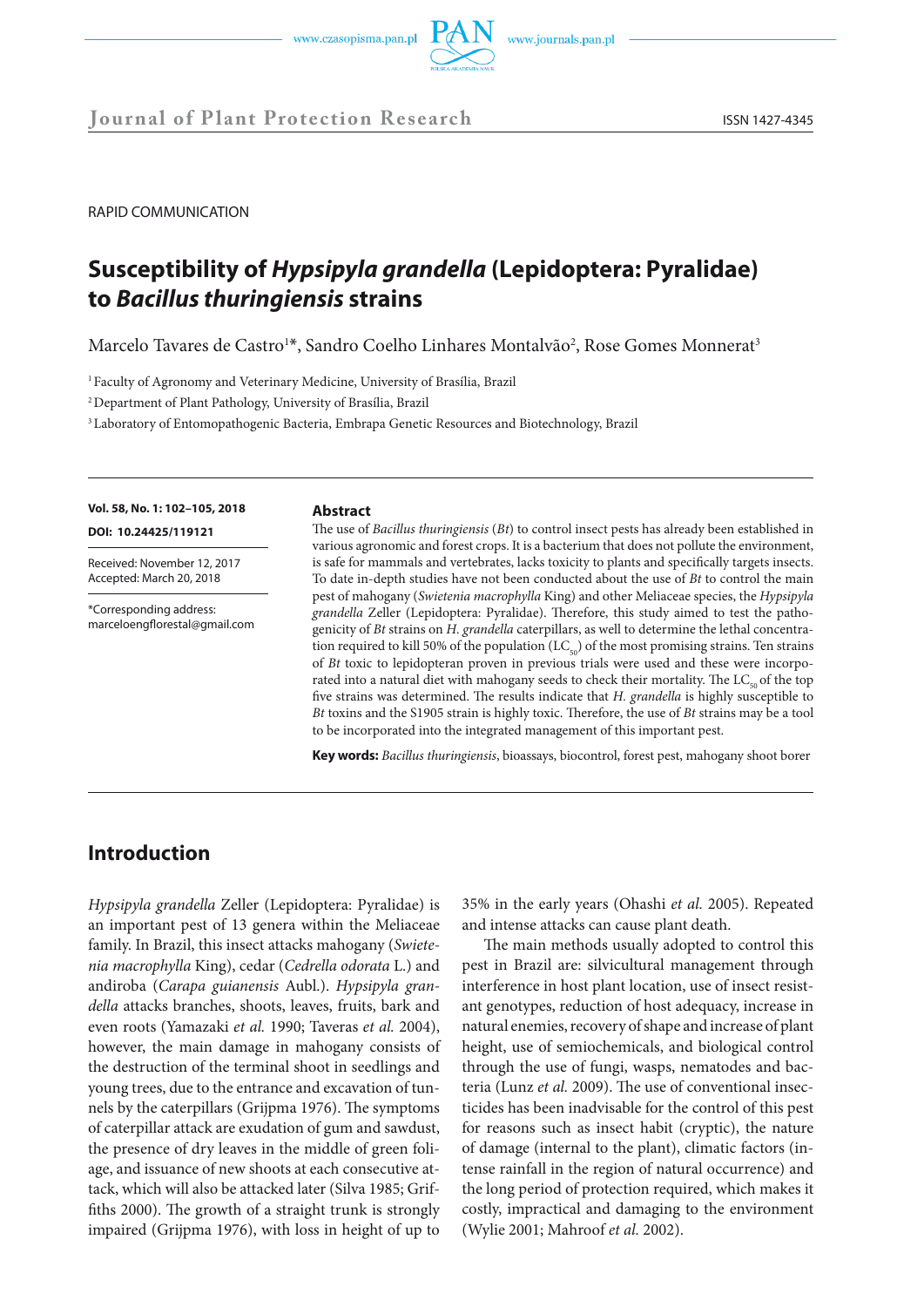A possible alternative to control *H. grandella* is the use of biological agents, like fungi (Castro *et al*. 2017) and bacteria. *Bacillus thuringiensis* Berliner is a bacterium that produces proteins toxic to various insect orders, including forest pests and disease vectors for humans and animals (Baum *et al.* 1999). The advantages of using this microorganism are its high specificity to vulnerable insects, its non-polluting effect on the environment, its innocuousness to mammals and vertebrates and the absence of toxicity to plants (Whiteley and Schnepf 1986).

Currently, there are no strategies to effectively control the incidence of *H. grandella* in commercially important Meliaceae. Therefore, the aim of this work was to test the pathogenicity of *B. thuringiensis* strains to *H. grandella* caterpillars.

# **Materials and Methods**

## **Strains used**

Ten strains of *B. thuringiensis* (S602, S1264, S1289, S1301, S1905, S1979, S2021, S2122, S2124, S1450) belonging to the Invertebrate Bacteria Collection of Embrapa Genetic Resources and Biotechnology were selected for their toxicity to Lepidoptera, and because of their differing *cry* gene compositions (Praça *et al.* 2012; Macedo *et al.* 2012).

### **Tests of toxicity**

Two types of bioassays were done. First, a selective bioassay, to select strains that caused more than 90% mortality, and later, a dose bioassay, to determine the dose necessary to kill 50% of larvae exposed.

## **Selective bioassay**

The strains were cultured in 2-liter Erlenmeyer flasks containing 600 ml of Embrapa medium (Monnerat *et al.* 2007) in a rotary incubator at 200 rpm, 28°C, for 72 h until complete sporulation, when viewed under an optical phase contrast microscope with magnification of  $1,000\times$  for spores and crystals. The bacterial broth (100 μl) was mixed with ground mahogany seeds in a sterile Petri dish and offered to 10 neonate caterpillars (1st instar) per dish, with three replicates. The caterpillars were obtained by mass rearing in the Embrapa Insect Rearing Platform (Castro *et al.* 2016). The negative control consisted of the ground mahogany seeds mixed with distilled water. The material was housed in the Biological Oxygen Demand (BOD) with a photoperiod of 12 h, at  $25 \pm 2$ °C. Mortality was assessed after 48 h.

## **Dose bioassay**

**PAN** 

Strains that caused more than 90% mortality were again cultured and after 72 h were centrifuged at 9,500 rpm for 30 min (Hettich Zentrifugen Centrifuge, model Rotanda 460R). The pellet was resuspended in distilled water, frozen and then lyophilized in a Christ Freeze Dryer, Model Alpha 2–4 LD Plus. The lyophilized material was packed into Falcon tubes and stored at –20°C. The spores contained in the lyophilized material were quantified by the number of colony form ing units per ml  $(CFU \cdot ml^{-1})$  using serial dilutions (Monnerat *et al.* 2007). The calculation of the lethal concentration to kill 50% of the individuals  $(LC_{50})$  was determined from four serial dilutions of lyophilisate from the selected strains, which were then placed in ground mahogany seeds. For each dilution, 10 neonate caterpillars (1st instar) were used, with three replicates. The negative control consisted of the ground mahogany seeds mixed with distilled water. Mortality assessment occurred after 48 h and live caterpillars were transferred to another Petri dish containing untreated ground seeds. To do this, a stock solution was first prepared with 0.5 mg of the bacterial lyophilisate plus 5 ml of autoclaved distilled water. From the stock solution, serial dilutions were made by withdrawing 0.5 ml of the solution and placing it in 4.5 ml of autoclaved distilled water, and repeated, until the dilution was  $10^{-9}$ . The concentrations used in the bioassays were 2,000, 432, 93 and 20 ng ⋅ cm<sup>-2</sup>.

The  $LC_{50}$  was determined by Probit analysis (Finney 1971), with the aid of the Polo-Plus® program. The confidence intervals (95%) for  $LC_{50}$  were calculated and non-overlapping of this parameter was used to detect significant differences between strains.

# **Results and Discussion**

All of the 10 strains used were highly lethal to *H. grandella,* but five that caused mortality in more than 90% of *H. grandella* larvae were selected for further study (Table 1). The *cry* genes present in these strains were determined in prior studies (Macedo *et al.* 2012; Praça *et al.* 2012) and are shown in Table 1.

The dead larvae in the bioassays presented flaccid bodies and brown to dark brown integuments, with an opaque appearance. Some larvae were slow and had difficulty moving, symptoms characteristic of *Bt* infection (Habib and Andrade 1998; Praça *et al.* 2012). An important observation was related to the time of death, in that strains 2124, 1905 and 1450 caused death faster than the other treatments.

The  $LC_{50}$  of the best strains (S1905, S2021, S2122, S2124 and the standard *Btk* 1450 HD-1) varied between 9.55 and 85.61 ng  $\,$  cm<sup>-2</sup> (Table 1). The standard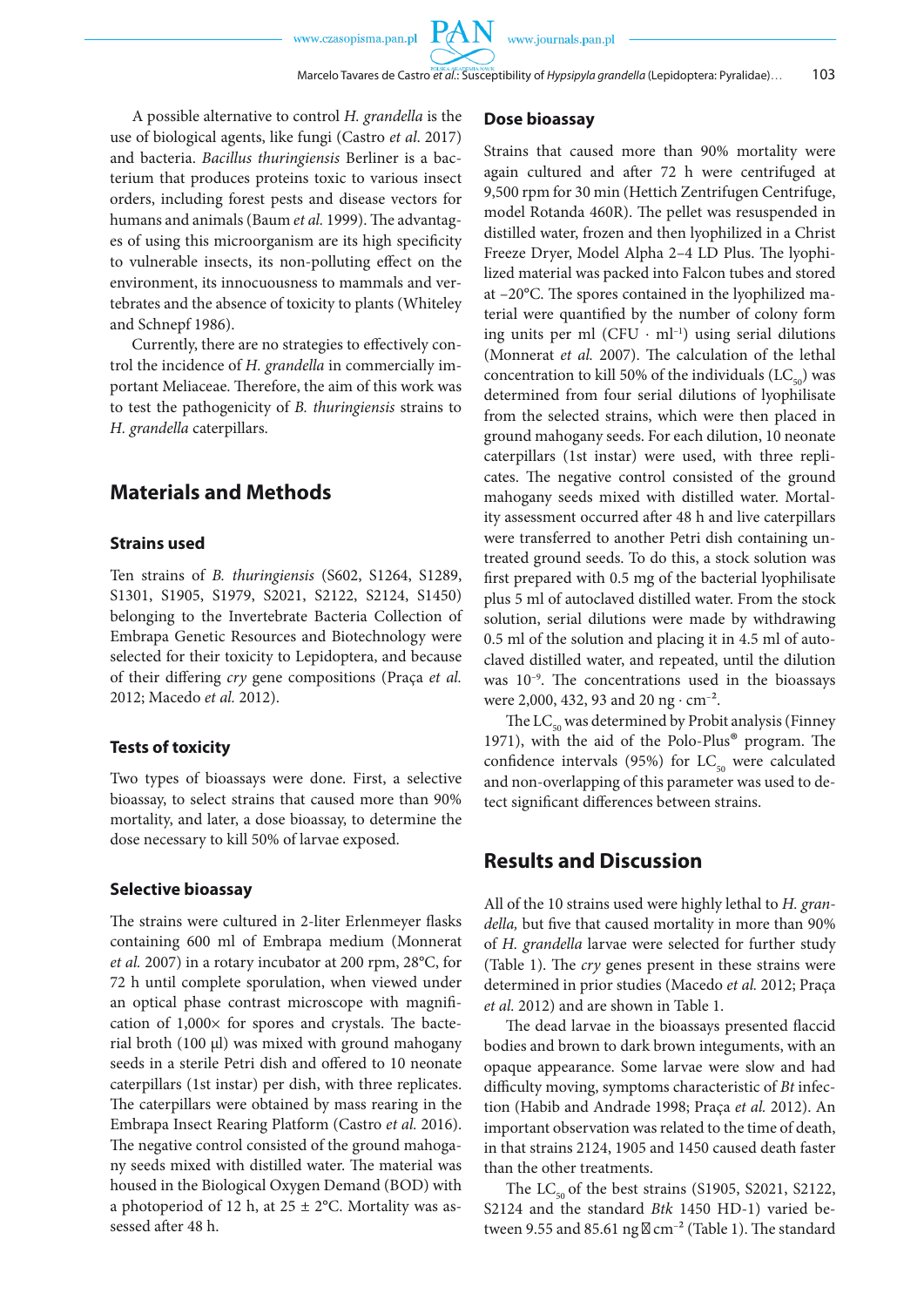www.czasopisma.pan.pl

| Strain                    | Mortality [%] |      |                          | cry genes                                           | Strain                    | $LC_{50}$              | Confidence       |
|---------------------------|---------------|------|--------------------------|-----------------------------------------------------|---------------------------|------------------------|------------------|
|                           | 24 h          | 48 h | 96 h                     |                                                     |                           | $[ng \cdot cm^{-2}]^*$ | interval [95%]   |
| S602                      | 80            | 86.6 | 86.6                     | cry1Aa, cry1Ab, cry1Ac, cry2Aa                      | S1905                     | 12.715 a               | 0.452-40.318     |
| S1264                     | 70            | 76.6 | 76.6                     | cry1Aa, cry1Ab, cry1Ac, cry2Aa                      | S2021                     | 85.617 a               | 11.731-244.778   |
| S1289                     | 60            | 63.3 | 70                       | cry1Ab, cry1Ad                                      | S2122                     | 20.573 a               | $0.197 - 74.360$ |
| S1301                     | 73.3          | 80   | 80                       | cry1Ab, cry1F, cry1Ac, cry1D, cry1G, cry2Aa, cry2Ab | S2124                     | 27.520 a               | 1.016-87.713     |
| S1905                     | 93.3          | 100  |                          | cry1Aa, cry1Ab, cry1Ac, cry1B, cry2Aa               | <b>Btk 1450</b><br>$HD-1$ | 9.554a                 | 0.097-36.167     |
| S1979                     | 60            | 60   | 66.6                     | cry1Aa, cry1Ab, cry1Ac, cry1Ad, cry2Aa, cry2Ab      |                           |                        |                  |
| S2021                     | 83.3          | 86.6 | 100                      | cry1Aa, cry1Ad, cry2Ab                              |                           |                        |                  |
| S2122                     | 90            | 100  | $\overline{\phantom{0}}$ | cry1Aa, cry1Ab, cry1Ad, cry1C, cry1D cry1F          |                           |                        |                  |
| S2124                     | 86.6          | 100  |                          | cry1Ab, cry1E, cry2Aa, cry2Ab                       |                           |                        |                  |
| <b>Btk 1450</b><br>$HD-1$ | 100           | 100  |                          | cry1Aa, cry1Ab, cry1Ac, cry1B, cry2Aa cry2Ab        |                           |                        |                  |
| Control                   | 6.66          | 10   | 16.6                     |                                                     |                           |                        |                  |

**Table 1.** Larval mortality of *Hypsipyla grandella* by *Bacillus thuringiensis* strains after 24, 48 and 96 hours and lethal concentrations (LC<sub>50</sub>) of *B. thuringiensis* strains to kill *H. grandella* larvae in a population tested 96 hours after treatment

\*means followed by the same letters do not differ by confidence interval according to Probit analysis

strain *Btk* 1450 HD-1 presented the lowest concentration (9.55 ng  $\,$  cm<sup>-2</sup>), while the S2021 strain presented the highest  $(85.61 \text{ ng } \text{cm}^{-2})$ . However, they did not differ statistically because the confidence intervals overlapped, which indicates that the strains are equally effective in the control of *H. grandella.* 

The susceptibility of first instar *H. grandella* larvae to *Bt* was previously demonstrated by Hidalgo-Salvatierra and Palm (1973), in which the authors obtained up to 100% mortality using different dilutions of a single bacterial strain, proving that the insect is highly susceptible to the bacterium, corroborating the results of the present study. However, the  $LC_{50}$  of the strain used was not estimated. Goulet *et al.* (2005) used the product DiPel 6.4 WG (*B. thuringiensis* var. *kurstaki* 6.4%, AB-BOTT Laboratories, Chicago) in spray form to control *H. grandella* in plantations of *Swietenia humilis* Zucc. and only 17% of the trees were attacked, compared to 44% of control plants without the bacterium.

In Brazil, the main use of *B. thuringiensis* in forestry occurs to control *Thyrinteina arnobia* Stoll (Lepidoptera: Geometridae), the most important defoliator pest of *Eucalyptus* spp. plantations (Zanuncio *et al.* 1992; Agrofit 2017). Applications of *B. thuringiensis* against forest pests have effectiveness in ultralow volumes which increase the concentration of toxin ingested by the insects (van Frankenhuyzen 1990). The use of the most powerful strains in this work (Table 1) may be promising to control *H. grandella* when applied before the damage occurs, in the first instar larvae (Hauxwell *et al.* 2001), and with using strains which have different

compositions of *cry* toxins. The cryptic nature of the insect makes it difficult to control, but the use of sprays with *B. thruringiensis* strains may be used in an integrated pest management (Goulet *et al.* 2005).

The results indicate that *H. grandella* is highly susceptible to *B. thuringiensis* toxins and the use of this bacterium may be incorporated into the integrated management of this important pest of Meliaceae species.

### **Acknowledgements**

The authors wish to acknowledge to National Council for Scientific and Technological Development (CAPES, Brazil) for the financial support.

#### **References**

- Agrofit. 2017. Phytosanitary Pesticides System. Available at: http://agrofit.agricultura.gov.br/agrofit\_cons/principal\_ agrofit\_cons [Accessed on: January 16, 2018].
- Baum J.A., Johnson T.B., Carlton B.C. 1999. *Bacillus thuringiensis*: natural and recombinant bioinsecticide products. Methods Biotechnology 5: 189–209. DOI: https://doi. org/10.1385/0-89603-515-8:189
- Castro M.T., Montalvão S.C.L., Monnerat R.G. 2016. Breeding and biology of *Hypsipyla grandella* Zeller (Lepidoptera: Pyralidae) fed with mahogany seeds (*Swietenia macrophylla*  King). Journal of Asia-Pacific Entomology 19 (1): 217–221. DOI: https://doi.org/10.1016/j.aspen.2016.01.008
- Castro M.T., Montalvão S.C.L., Souza D.A., Monnerat R.G. 2017. Ocorrência e patogenicidade de *Beauveria bassiana* à *Hypsipyla grandella* coletada em Brasília [Occurrence and pathogenicity of an isolate of *Beauveria bassiana* at *Hyp-*